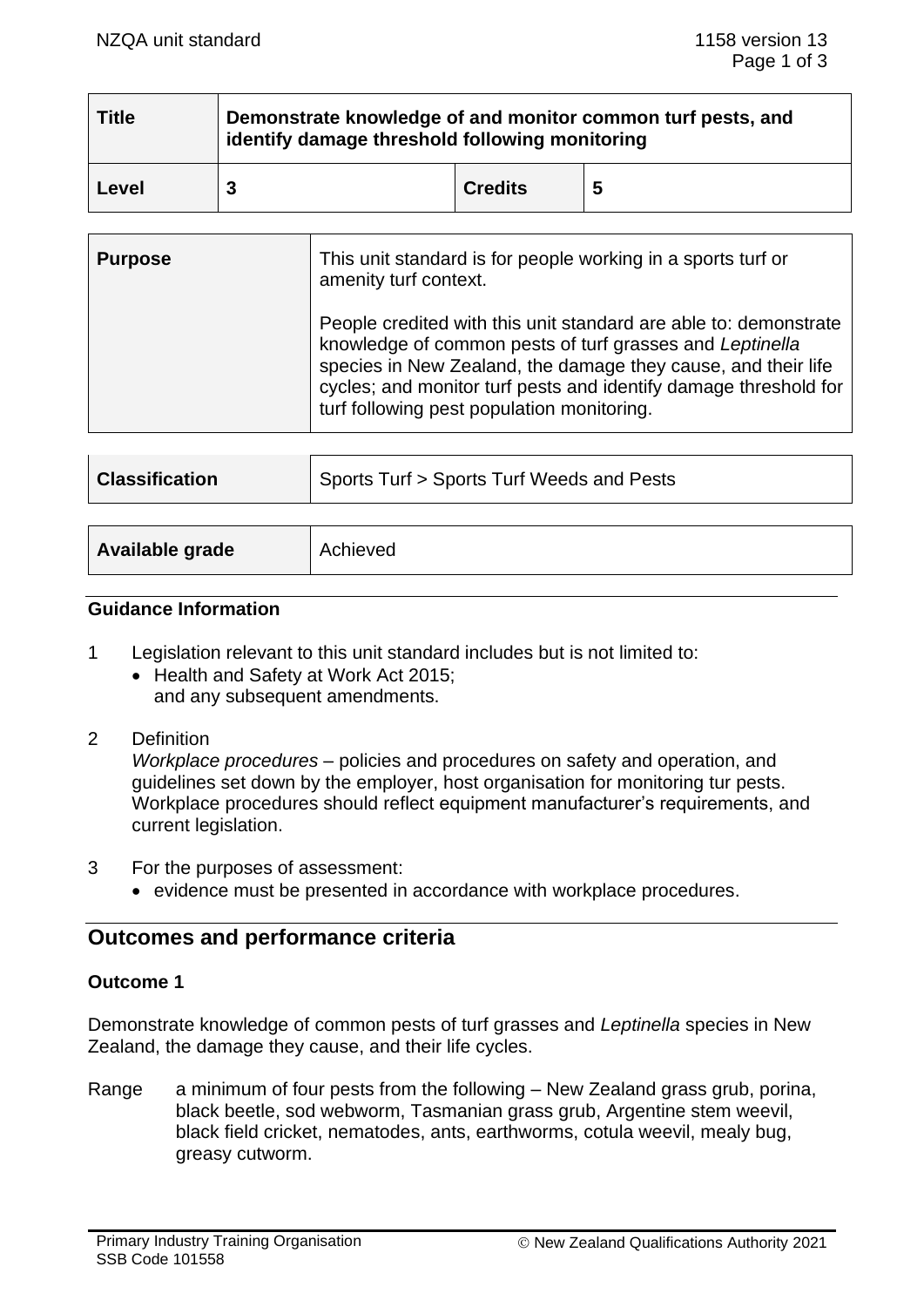## **Performance criteria**

- 1.1 Identify turf pests by observation of symptoms and/or visual examination of pests.
- 1.2 Describe pest damage in terms of the signs and symptoms which occur on turf.
- 1.3 Describe pest life cycles in terms of the host species, mode of feeding, growth pattern, damaging stage, and timing of turf damage.

#### **Outcome 2**

Monitor turf pests and identify damage threshold for turf following pest population monitoring.

#### **Performance criteria**

- 2.1 Identify and describe methods of pest detection in terms of their relevance to turf.
	- Range at least three methods from light traps, pyrethrum, detergents, boards, soil sampling.
- 2.2 Monitor a pest population.

Range one of – light trap, pyrethrum, detergents, boards, soil sampling.

2.3 Identify damage threshold for turf following pest population monitoring.

| <b>Planned review date</b> | December 2025 |
|----------------------------|---------------|
|----------------------------|---------------|